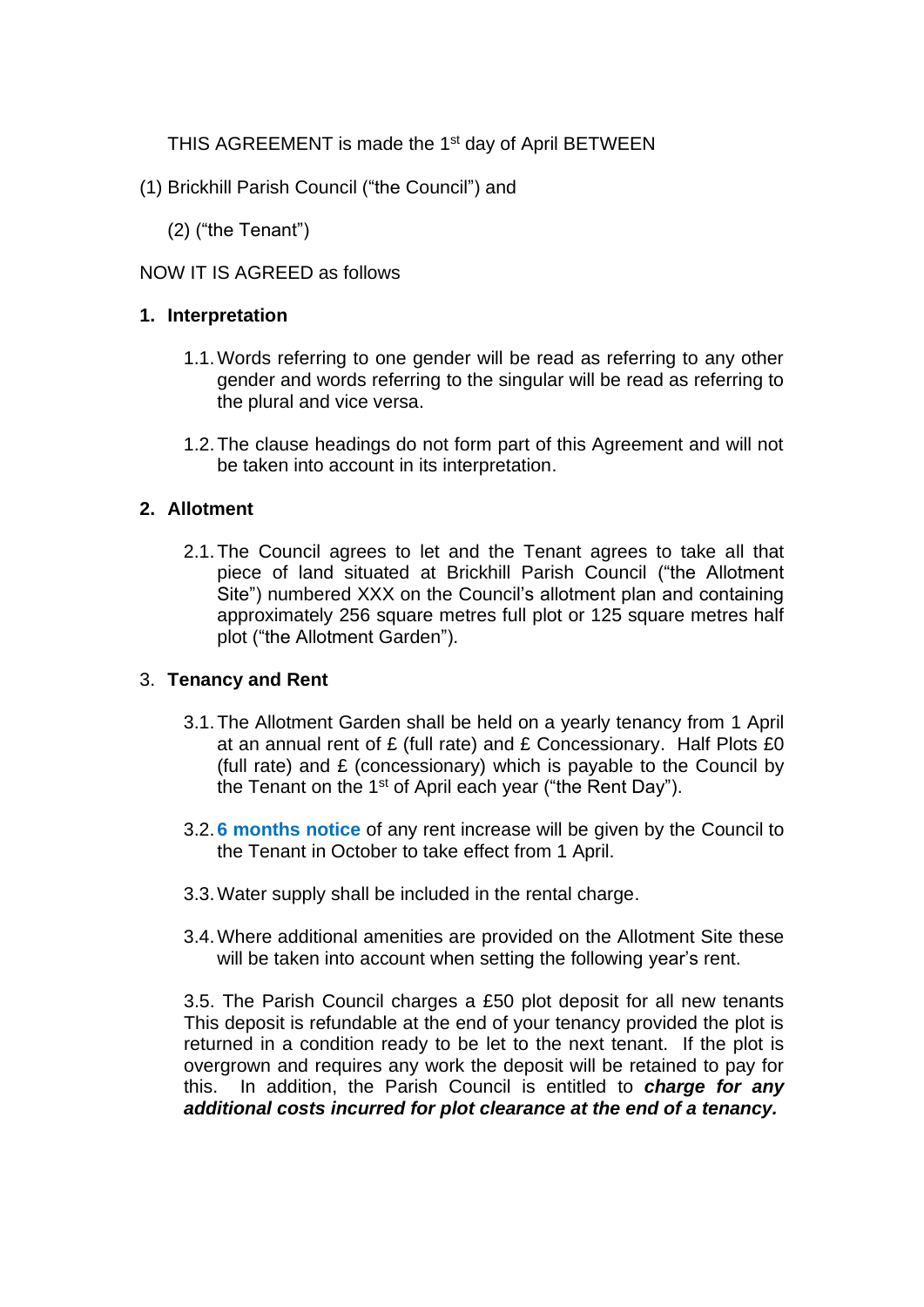# **4. Rates and Taxes**

Not applicable

# 5. **Cultivation and Use**

- 5.1.The Tenant shall use the plot as an allotment garden only as defined by the Allotments Act 1922 (that is to say wholly or mainly for the production of vegetable, fruit and flower crops for consumption or enjoyment by the Tenant and his family) and for no other purpose and keep it free of hazards, e.g. broken glass or scrap metal etc., and reasonably free from weeds and noxious plants and in a good state of cultivation and fertility and in good condition.
- 5.2.The Tenant may not carry on any trade or business from the Allotment Site (A small amount of surplus produce may be sold as ancillary to the provision of crops for the family.)
- 5.3.The Tenant shall have at least 1/3 of the Allotment Garden under cultivation of crops after 3 months and at least 2/3 of the Allotment Garden under cultivation of crops after 12 months and thereafter.
- 5.4.The maximum amount of the Allotment Garden allowed to be hard landscaped e.g. patio, internal paths etc is 10%.
- 5.5 Should your plot become overgrown the council will write to you requesting the plot is cleared within 4 weeks. If the plot has not been cleared after 4 weeks **or you have not contacted the office** the Council will instruct its contractor to clear the weeds and the cost will be recharged to the tenant. Failure to pay for these works will result in a notice to quit being served.

# **Prohibition on Under letting**

5.6 The Tenant shall not underlet, assign or part with possession of the Allotment Garden or any part thereof. (This shall not prohibit the Tenant from electing to share the plot, but if this is done it shall remain a private arrangement between Tenant and sharer and shall confer no tenancy rights on the sharer. The Tenant on giving up the tenancy must notify the Parish Council and must not attempt to hand the plot on to the sharer.)

# 6. **Conduct**

6.1.The Tenant must at all times during the tenancy observe and comply fully with all enactments, statutory instruments, local, parochial or other byelaws, orders or regulations affecting the Allotment Site.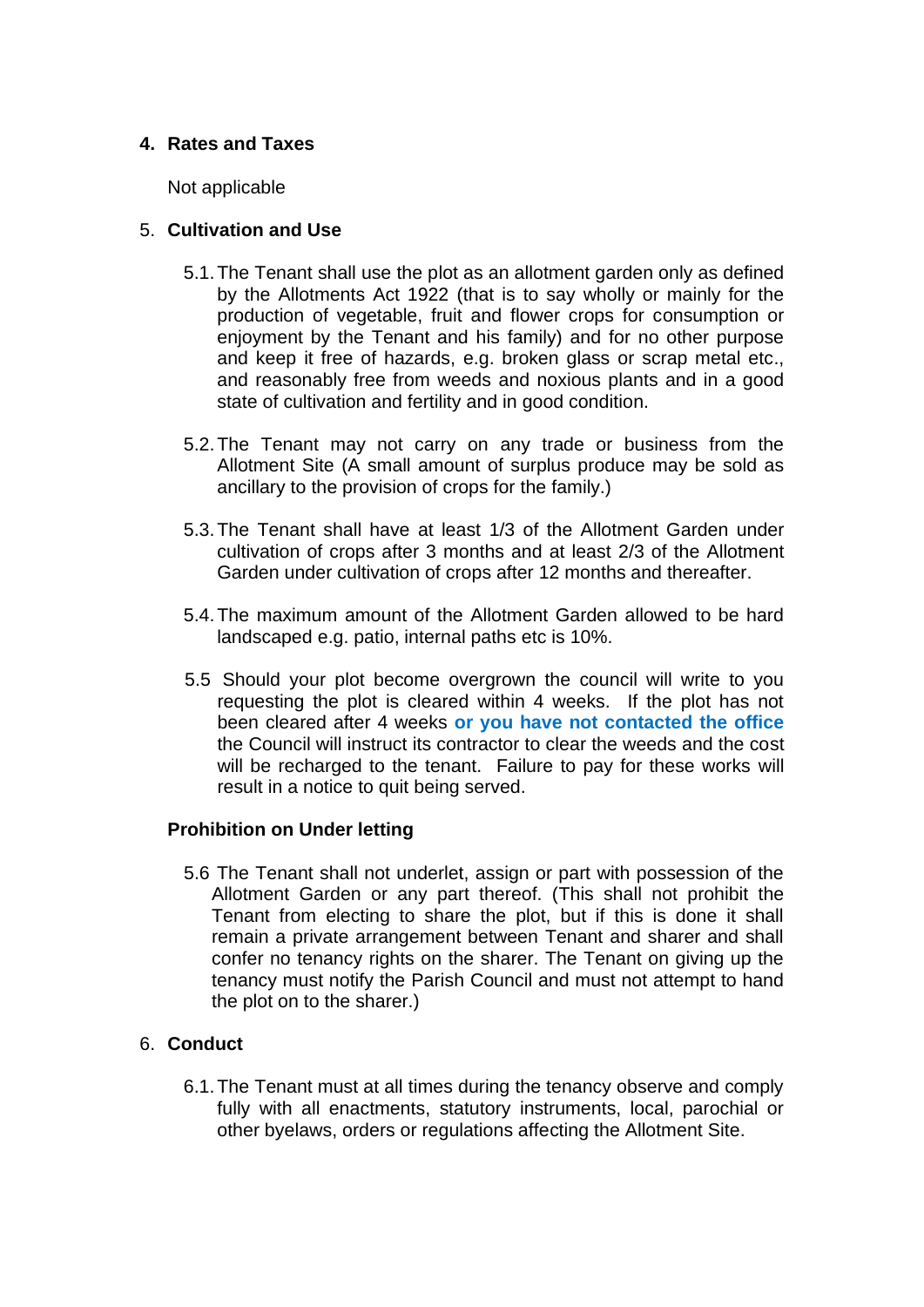- 6.2.The Tenant must comply with the conditions of use attached as Schedule 1.
- 6.3.The Tenant must not cause, permit or suffer any nuisance or annoyance to any other plot holder or neighbouring resident of the Allotment Site and must conduct himself appropriately at all times.
- 6.4.The Allotment Garden may not be used for any illegal or immoral purposes and the Tenant must observe all relevant legislation or codes of practice relating to activities they carry out on the Allotment Garden.
- 6.5.The Tenant shall not enter onto any other plot at any time without the express permission of the relevant plot holder.
- 6.6.Any person who accompanies the Tenant to cultivate or harvest may not at any time enter onto another plot without the express permission of the relevant plot holder. The Tenant is responsible for the actions of children and others entering the Allotment Site with his permission.
- 6.7.The Tenant must not remove produce from any other plot without the express permission of the relevant plot holder.

## **7. Lease Terms**

7.1. The Tenant must observe and perform all conditions and covenants that apply to the Allotment Site contained in any lease under which the Council hold the Allotment Site.

#### 8. **Termination of Tenancy**

- 8.1. The tenancy of the Allotment Garden shall terminate
	- 8.1.1. automatically on the Rent Day next after the death of the Tenant, or
	- 8.1.2. by either the Council or the Tenant giving to the other at least 2 months notice in writing
	- 8.1.3. by re-entry by the Council after 3 months previous notice in writing to the Tenant on account of the Allotment Garden being required:
		- 8.1.3.1. for building, mining, or any other industrial purpose or for roads or sewers necessary in connection with any of those purposes, or
		- 8.1.3.2. for any purpose (not being the use of the Allotment Garden for agriculture) for which it was acquired by the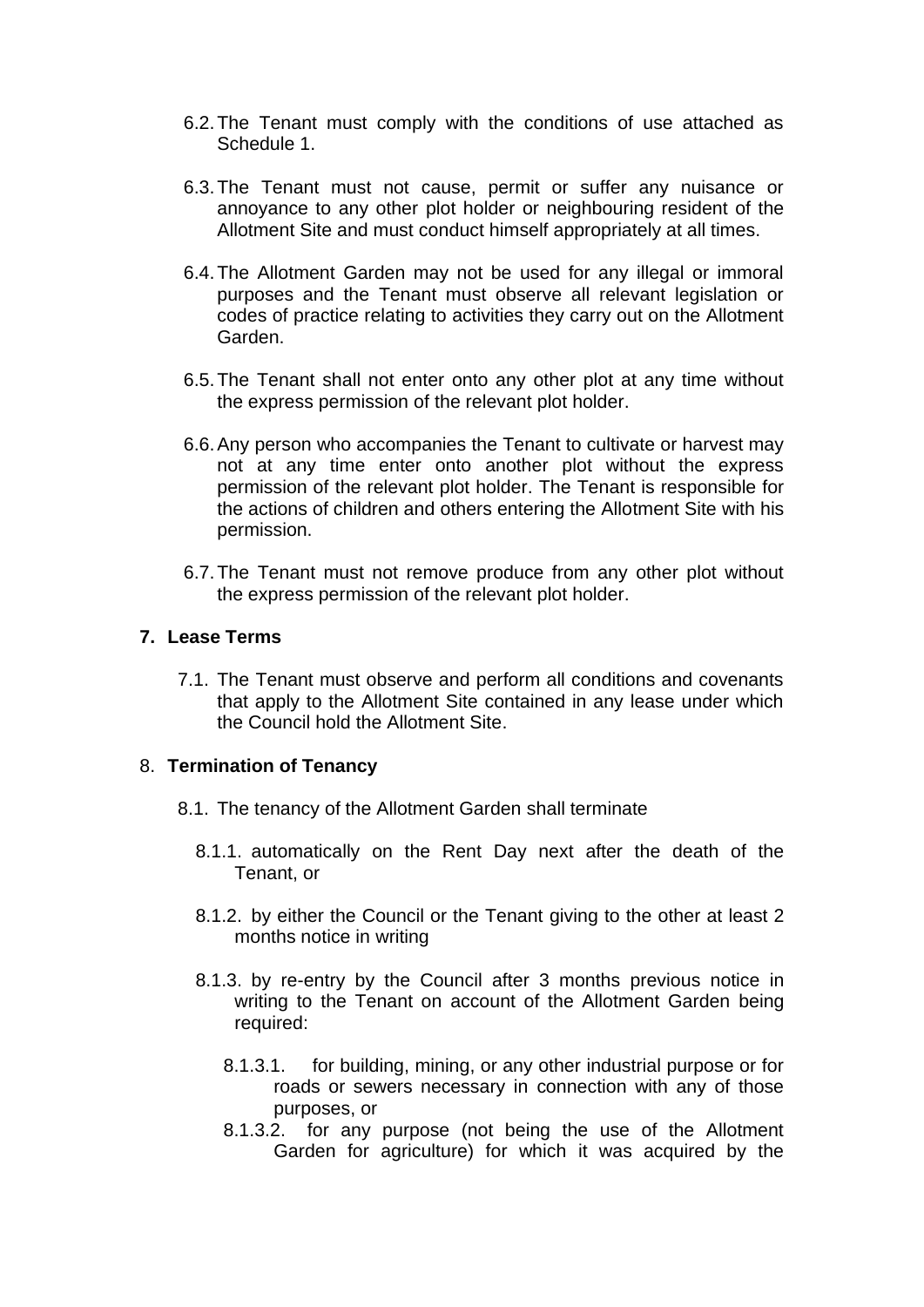Council, or has been appropriated under any statutory provision, or

- 8.1.4. by re-entry if the rent is in arrears for not less than 40 days, or
- 8.1.5. by re-entry if the Tenant is not duly observing the conditions of this tenancy, or
- 8.1.6. by re-entry if the Tenant becomes bankrupt or compounds with his creditors, or
- 8.1.7. by the Council giving the Tenant at least one months notice in writing if, the tenancy was let on the condition that the tenant was a resident of the Parish and not less than 3 months after the commencement of this Agreement, it appears to the Council that the Tenant is resident outside the Parish.
- 9. In the event of the termination of the tenancy the Tenant shall return to the Council any property (keys, etc.) made available to him during the Tenancy and shall leave the plot in a clean and tidy condition. If in the opinion of the Council the plot has not been left in a satisfactory condition, any work carried out by the Council to return the plot to a satisfactory condition shall be charged to the Tenant (section 4 Allotments Act 1950) and deducted from your plot deposit.

# 10.**Change of Address**

10.1. The Tenant must immediately inform the Council of any change of address.

### 11.**Notices**

- 11.1. Any notice given under this agreement must be in writing and to ensure safe receipt should be delivered by hand or sent by registered post or recorded delivery. A notice may be sent by fax or email if a confirmatory copy is delivered by hand or sent by registered post or recorded delivery on the same day.
- 11.2. Any notice served on the Tenant should be delivered at or sent to his last known home address. Any address served on the Council should be sent to the address given in this agreement or any address specified in a notice given by the Council to the Tenant.
- 11.3. A notice sent by registered post or recorded delivery is to be treated as having been served on the third working day after posting whether it is received or not.
- 11.4. A notice sent by fax or email is to be treated as served on the day on which it is sent or the next working day where the fax or email is sent after 1600 hours or on a non-working day, whether it is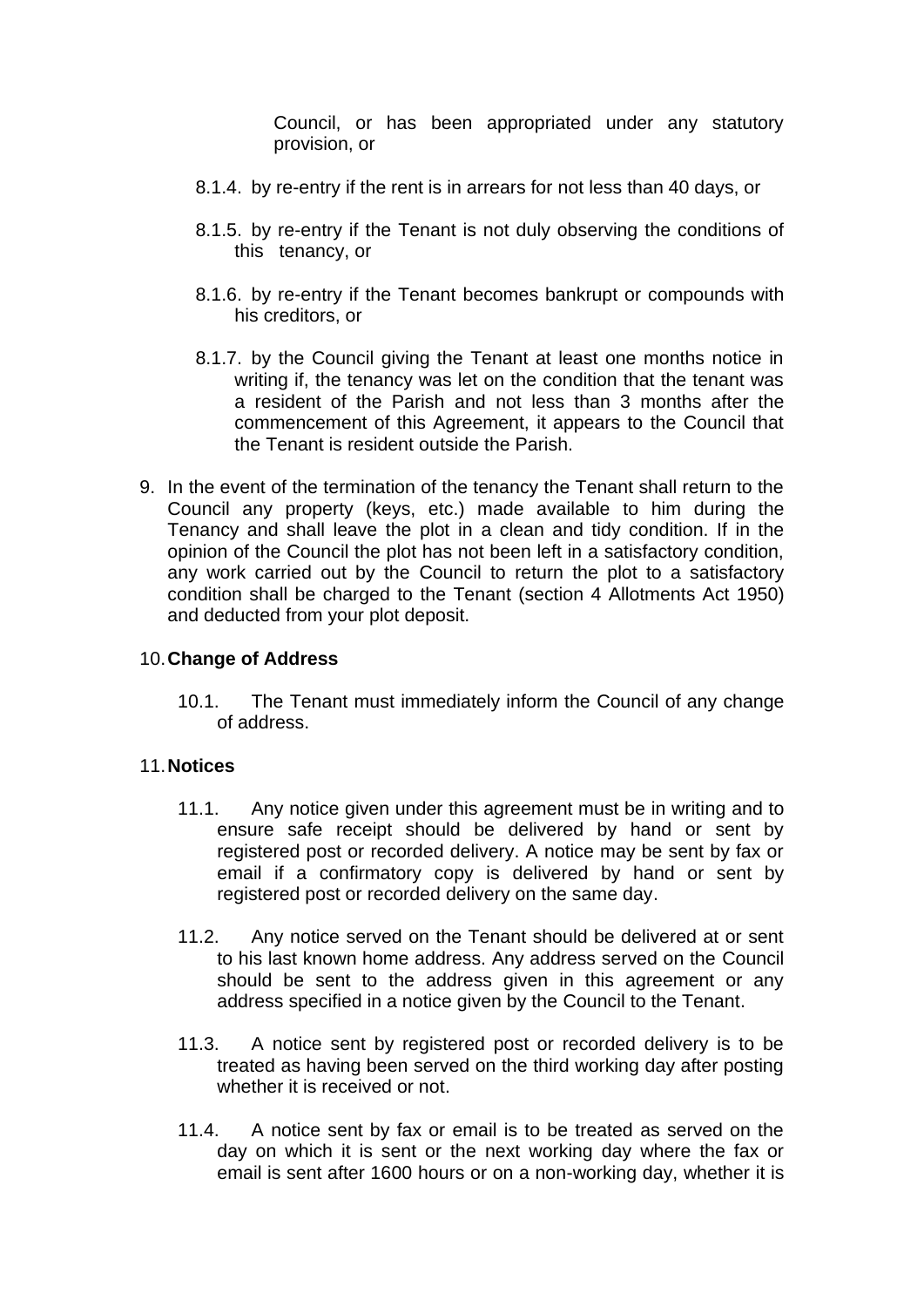received or not, unless the confirmatory copy is returned to the sender undelivered.

Executed by the Council by

Sue Bottoms, Clerk to The Parish Council

Signed & dated by the Tenant

........................................................................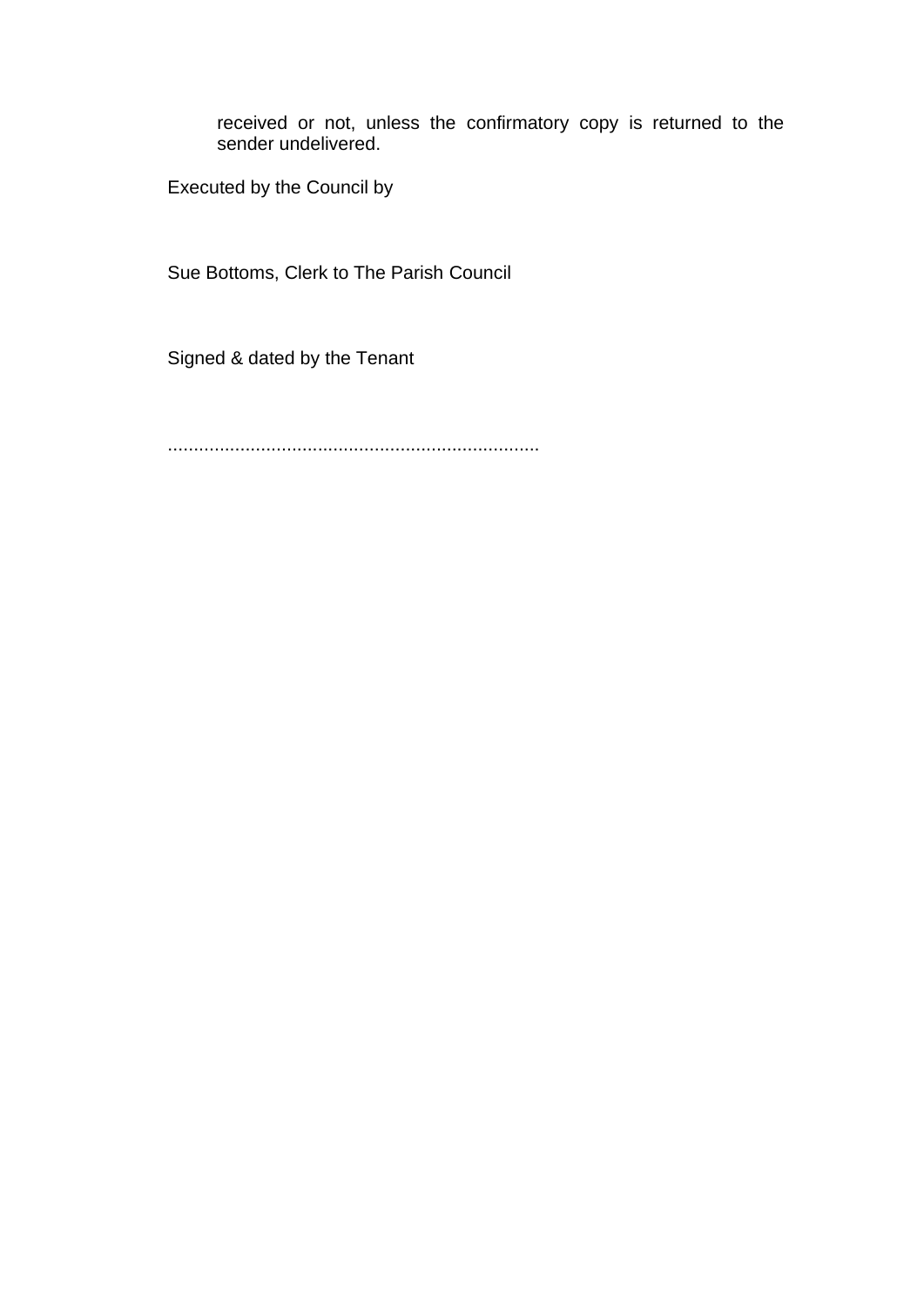# SCHEDULE 1

### Conditions of Use

# **1. Trees**

- 1.1.The Tenant shall not without the written consent of the Council cut or prune any trees, apart from carrying out the recognised pruning practices of fruit trees.
- 1.2.The Tenant shall not plant any trees **other than dwarf fruiting trees without the prior consent of the Council. A maximum of 3 trees are permitted per plot.**
- 1.3.The Tenant shall keep every hedge that forms part of the boundary of his Allotment Garden properly cut and trimmed, all pathways between plots trimmed and well maintained up to the nearest half width by each adjoining tenant, keep all ditches properly cleansed and maintained and keep in repair any other fences and any other gates or sheds on his Allotment Garden.
- 1.4.The Tenant shall not use any barbed or razor wire (or similar) for a fence adjoining any path on the Allotment Site.
- 1.5.Public paths and haulage ways (roads) must be kept clear at all times.

### 2. **Security**

- 2.1.The Tenant shall be issued with a key to access the Allotment Site either by car or on foot. No replicas are to be made. No keys or codes shall be passed to anyone other than the person authorised by the Tenant to work on his Allotment Garden under paragraph 5 of the Agreement.
- 2.2.The key is to be used by the Tenant only or by an authorised person under paragraph 5 of the Agreement.
- 2.3.The main access gate shall be closed and locked at all times. (For the protection of lone tenants and prevention of unauthorised visitors). Please ensure that the gate is locked at all times after you enter and after you leave the Allotment Site.

### 3. **Inspection**

3.1. An officer of the Council if so directed may enter allotment gardens for inspection of the state of cultivation and general condition of the plot, sheds, greenhouses, polytunnels and any livestock and full access must be given by the Tenant to the officer at a mutually agreed, mutually convenient time.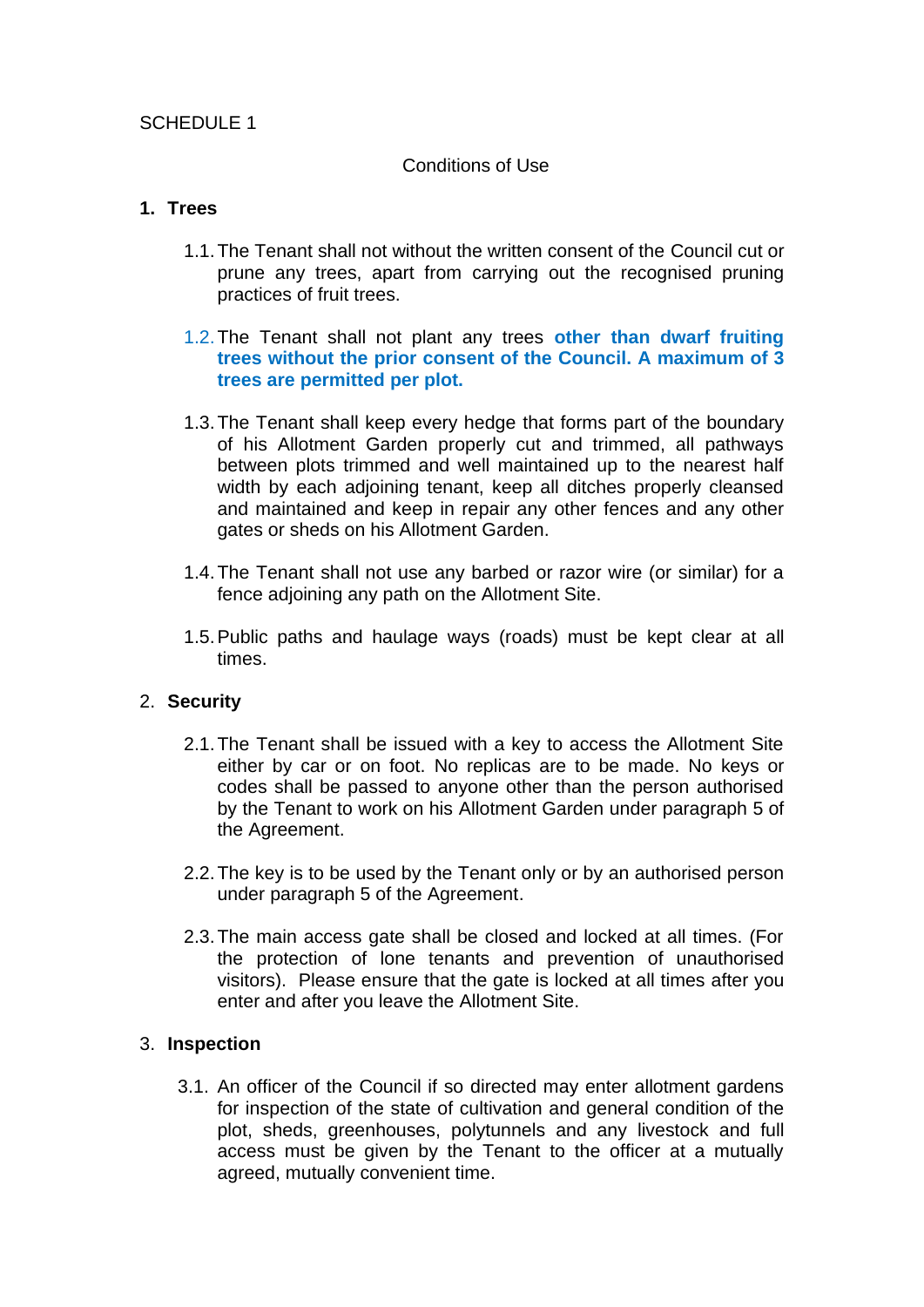# **4. Water/Hoses /Fires**

- 4.1. The Tenant shall practice sensible water conservation, utilise covered water butts on sheds and other buildings and consider mulching as a water conservation practice.
- 4.2. The Council reserve the right to remove hose connection facilities where they deem this necessary to ensure compliance with Anglian Water drought restrictions and hosepipe bans.
- 4.3. The Tenant shall have consideration at all times for other tenants when extracting water from water points. The use of hosepipes is permissible in order to fill up water containers but not for direct watering of plots. Overnight watering, the use of sprinklers and irrigations systems is strictly prohibited.
- 4.4. Fires are allowed for the burning of materials from the Allotment Garden only i.e. diseased plants and dried-out organic material that will burn without smoke or hazardous residue. **All fires must be attended at all times, please check the wind direction before lighting a bonfire to ensure these do not cause a nuisance to neighbouring residents or other plot holders. All fires must be fully extinguished before leaving the site.** The Tenant shall not bring or allow to be brought on to the Allotment Site any materials for the purpose of burning such waste**. Firework parties are not permitted on site.**

# 5. **Dogs**

5.1. The Tenant shall not bring or cause to be brought onto the Allotment Site a dog unless it is held at all times on a leash, and remains on the Tenant's Allotment Garden only. Any faeces to be removed and disposed of off site by the Tenant.

### **6. Livestock**

- 6.1. Except with the prior written consent of the Council the Tenant shall not keep any animals or livestock on the Allotment Garden with the exception of hens (no Cockerels**)** to the extent permitted by section 12 of the Allotments Act 1950. (Such animals not to be kept for trade or business purposes and accordingly to be limited in number as the Council may provide in writing.)
- 6.2. Livestock must be kept so that they are not prejudicial to health or a nuisance.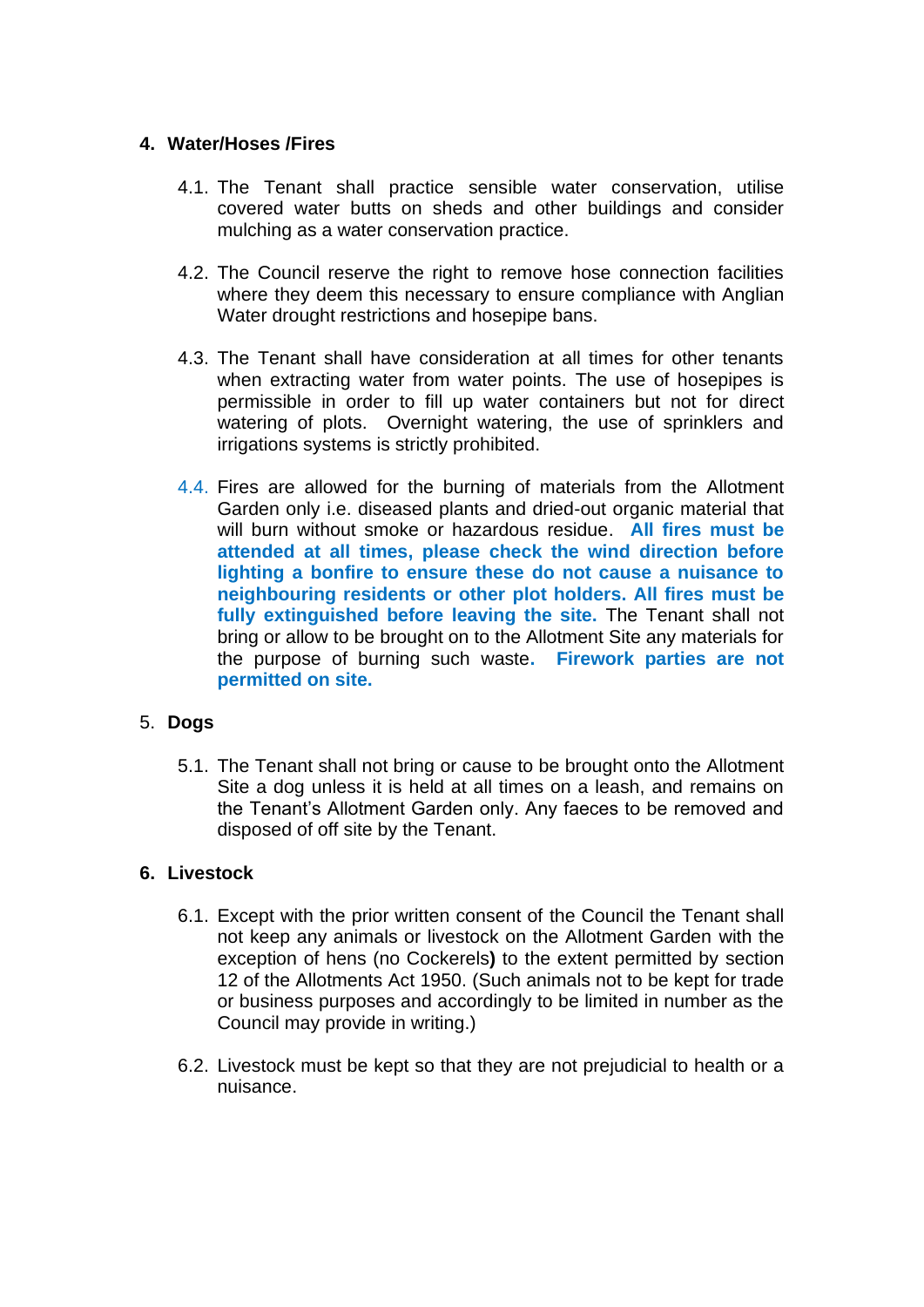# **7. Buildings and Structures**

7.1 The Tenant shall not without the written consent of the Council erect any building, structure or pond on the Allotment Garden, provided that consent shall not be refused under this clause for the erection of any building reasonably necessary for the purpose of keeping hens or be unreasonably withheld for the erection of a garden shed, greenhouse or polytunnel the maximum size and positioning of which shall be determined by the Council.

7.2 **For new tenancies offered after 1 November 2011** only glass substitutes such as polycarbonate, perspex or other alternatives may be used in any permitted structures.

- 7.3The Tenant shall keep all sheds, greenhouses, polytunnels and other structures in good repair to the satisfaction of the Council.
- 7.4Oil, fuel, lubricants or other inflammable liquids shall not be stored in any shed except in an approved container with a maximum capacity of 5 litres for use with garden equipment only.
- 7.5The Council will not be held responsible for loss by accident, fire, theft from or damage to an Allotment Garden.

# **8 General**

- 8.1 The Tenant shall not deposit or allow other persons to deposit on the Allotment Garden any rubbish, refuse or any decaying matter (except manure and compost in such quantities as may reasonably be required for use in cultivation) or place any matter in the hedges, ditches or dykes in or surrounding the Allotment Site.
- 8.2All non-compostable waste shall be removed from the Allotment Site by the Tenant.

# **8.3The Tenant shall not utilise carpets or underlay on the Allotment Garden. (agreed November 2011)**

# **9 Chemicals, Pests, Diseases and Vermin**

- 9.1When using any sprays or fertilisers the Tenant must take all reasonable care to ensure that adjoining hedges, trees and crops are not adversely affected and must make good or replant as necessary should any damage occur, and
- 9.2So far as possible select and use chemicals, whether for spraying, seed dressing or for any other purpose whatsoever, that will cause the least